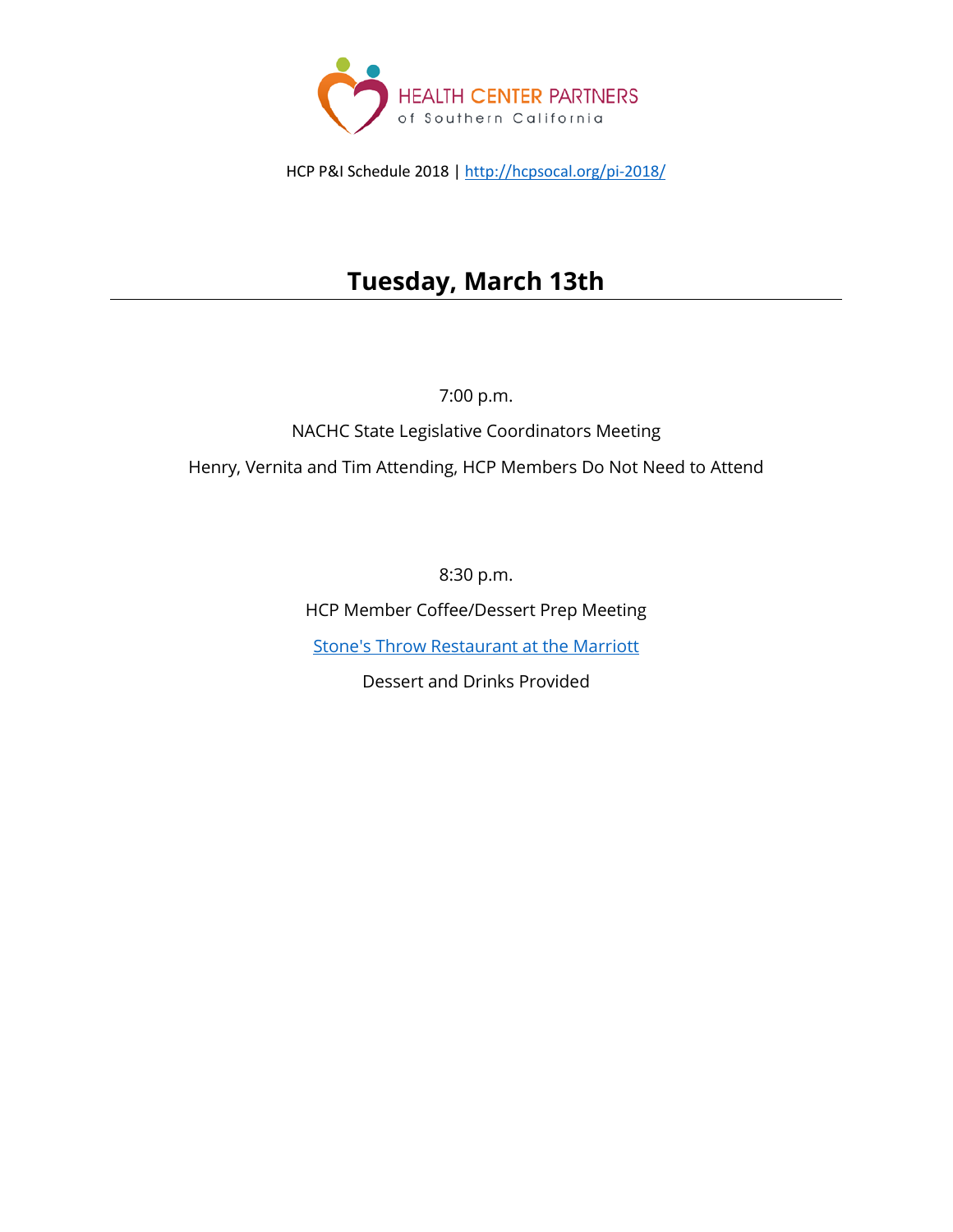

HCP P&I Schedule 2018 [| http://hcpsocal.org/pi-2018/](http://hcpsocal.org/pi-2018/)

## **Wednesday, March 14th**

8:15 - 9:30 a.m.

CPCA Constituent Breakfast with Senator Feinstein

Hart Senate Office Building – Room 902

### **HCP Hill Visits with MOC**

1:00 p.m.

Room 2205 RHOB

Meeting with Rep Ken Calvert (D-42) staff

3:00 p.m.

Room 1507 LHOB

Meeting with Rep Mark Takano (D-41) staff

3:00 - 5:00 p.m. NACHC General Session Marriott Ballroom

7:00 p.m.

CPCA State Delegation Meeting Marriott, Thurgood Marshall NE *CPCA will be provide light appetizers and refreshments*